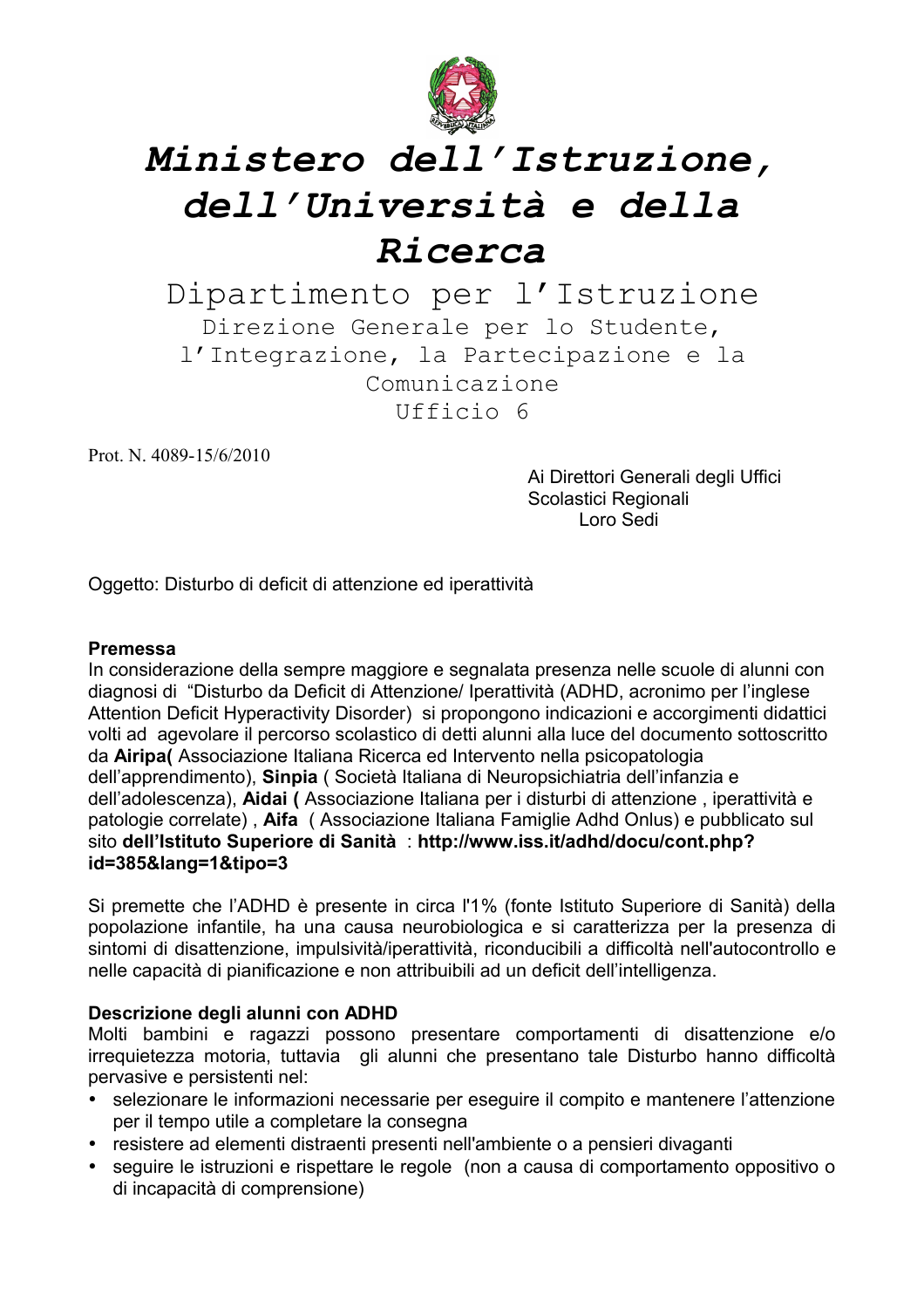

Dipartimento per l'Istruzione Direzione Generale per lo Studente, l'Integrazione, la Partecipazione e la Comunicazione Ufficio 6

- utilizzare i processi esecutivi di individuazione, pianificazione e controllo di sequenze di azioni complesse, necessarie all'esecuzione di compiti e problemi
- regolare il comportamento che si caratterizza quindi per una eccessiva irrequietezza motoria e si esprime principalmente in movimenti non finalizzati, nel frequente abbandono della posizione seduta e nel rapido passaggio da un'attività all'altra
- controllare, inibire e differire risposte o comportamenti che in un dato momento risultano inappropriati: aspettare il proprio turno nel gioco o nella conversazione
- · applicare in modo efficiente strategie di studio che consentano di memorizzare le informazioni a lungo termine.

Gli stessi alunni possono talvolta presentare difficoltà.

- nel costruire e mantenere relazioni positive con i coetanei
- nell'autoregolare le proprie emozioni
- · nell'affrontare adeguatamente situazioni di frustrazione imparando a posticipare la gratificazione
- nel gestire il livello di motivazione interna approdando molto precocemente ad uno stato di "noia"
- nell'evitare stati di eccessiva demoralizzazione e ansia
- nel controllare livelli di aggressività
- nel seguire i ritmi di apprendimento della classe a causa delle difficoltà attentive.

In alcuni soggetti prevale la disattenzione, in altri l'iperattività/impulsività, ma nella maggior parte dei casi i due problemi coesistono.

Il protocollo operativo indicato nel suddetto documento ,utile a migliorare l'apprendimento ed il comportamento degli alunni con ADHD in classe, prevede i sequenti punti.

Viene preliminarmente ritenuto opportuno che il Dirigente Scolastico venga contattato dalla famiglia che presenta l'evidenza della problematica del proprio figlio/a. Tutta la documentazione dovrebbe essere inserita nel protocollo riservato.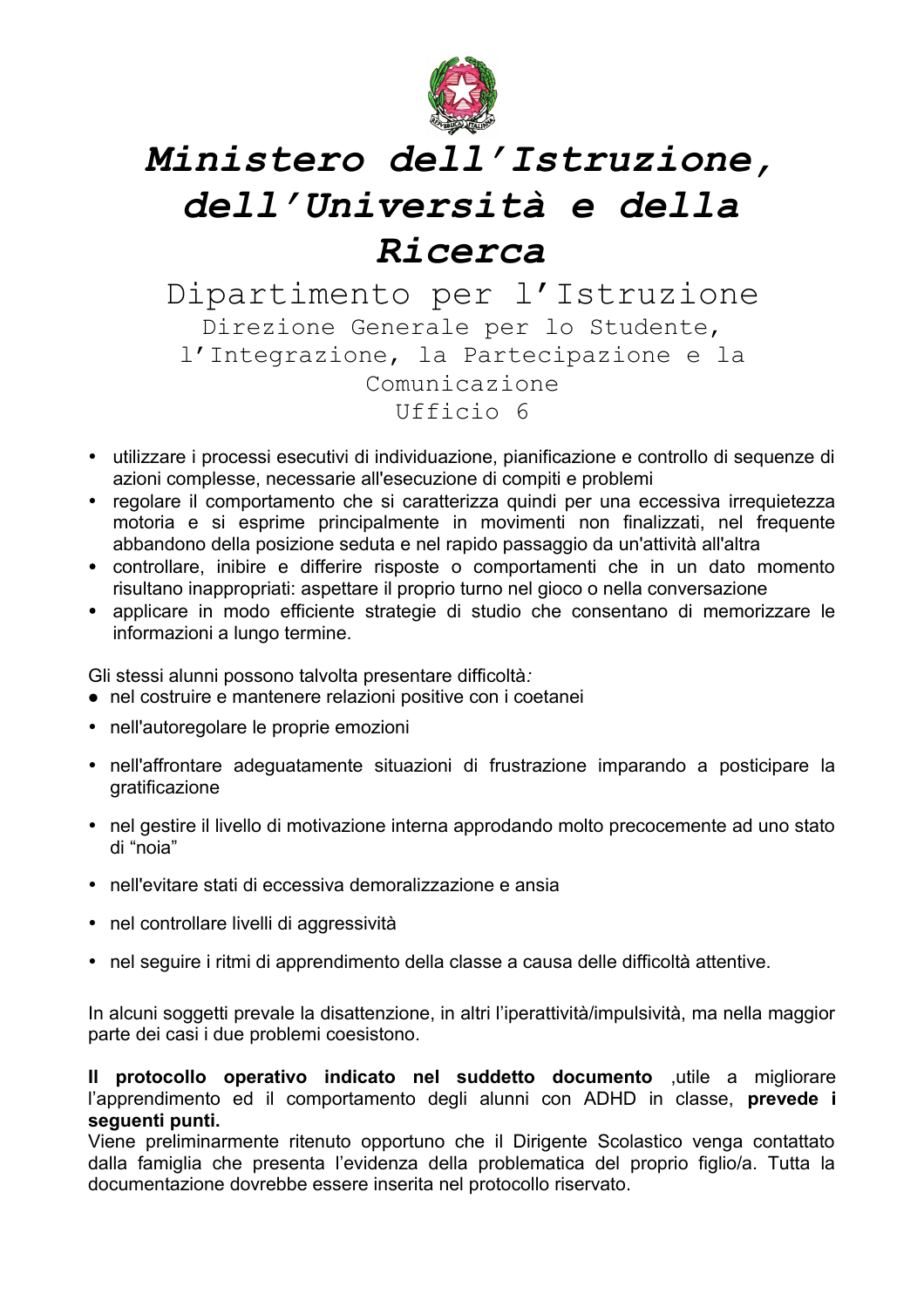

Dipartimento per l'Istruzione Direzione Generale per lo Studente, l'Integrazione, la Partecipazione e la Comunicazione Ufficio 6

Sarebbe utile che il Dirigente Scolastico allerti i docenti prevalenti o i coordinatori di classe in merito all'evidenza del caso.

Tutti i docenti della classe in cui è presente un alunno con ADHD dovrebbero prendere visione della documentazione clinica dell'alunno rilasciata da un servizio specialistico

(caratteristiche del Disturbo, diagnosi e indicazioni di trattamento, suggerimenti psicoeducativi).

Gli insegnanti sono invitati a tenere contatti con i genitori del bambino e con gli specialisti che lo seguono, per un opportuno scambio di informazioni e per una gestione condivisa di progetti educativi appositamente studiati.

I docenti, di concerto con gli operatori clinici che gestiscono la diagnosi e cura dell'alunno, dovrebbero a questo punto definire le strategie metodologico-didattiche per favorire un migliore adattamento scolastico e sviluppo emotivo e comportamentale.

Si raccomanda che ciascun insegnante che opera con il bambino abbia cura di attenersi all'utilizzo di tecniche educative e didattiche di documentata efficacia nell'ambito dei disturbi da deficit dell'attenzione e iperattività (vedi link allegati)

Nel caso sia stata prevista, da parte del servizio specialistico, la presenza dell'insegnante di sostegno, si ribadisce l'opportunità di lavorare costantemente con l'obiettivo di potenziare le condizioni educative e didattiche del gruppo, al fine di integrare l'alunno nel contesto della classe

In sintesi, si ritiene opportuno che tutti i docenti:

- predispongano l'ambiente nel quale viene inserito lo studente con ADHD in modo tale da ridurre al minimo le fonti di distrazione
- prevedano l'utilizzo di tecniche educative di documentata efficacia (es. aiuti visivi, introduzione di routine, tempi di lavoro brevi o con piccole pause, gratificazioni immediate, procedure di controllo degli antecedenti e conseguenti).

I docenti inoltre dovrebbero avvalersi dei seguenti suggerimenti:

- 1. Definire con tutti gli studenti poche e chiare regole di comportamento da mantenere all'interno della classe
- 2. Concordare con l'alunno piccoli e realistici obiettivi comportamentali e didattici da raggiungere nel giro di qualche settimana.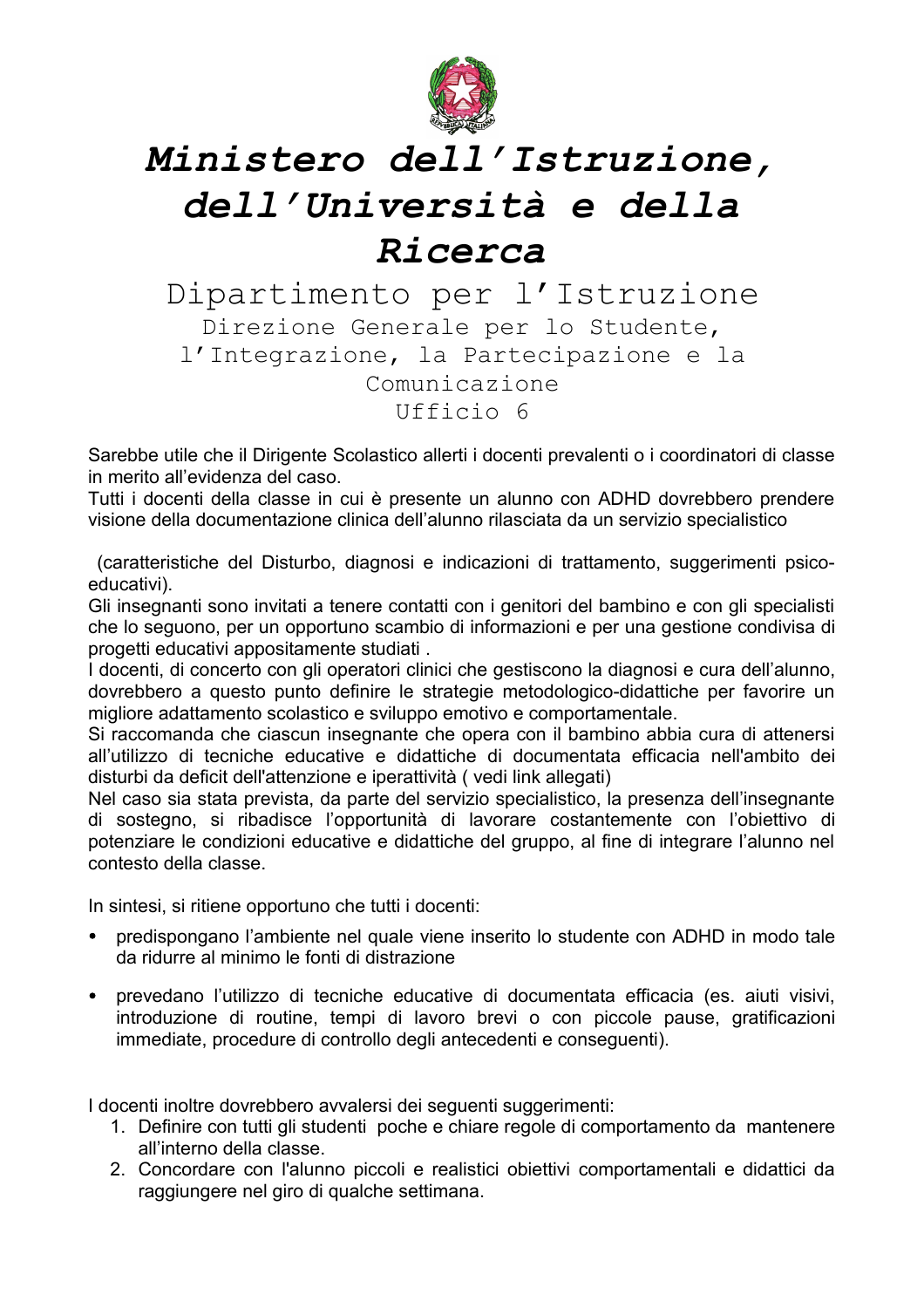

Dipartimento per l'Istruzione Direzione Generale per lo Studente, l'Integrazione, la Partecipazione e la Comunicazione Ufficio 6

- 3. Allenare il bambino ad organizzare il proprio banco in modo da avere solo il materiale necessario per la lezione del momento.
- 4. Occuparsi stabilmente della corretta scrittura dei compiti sul diario.
- 5. Incoraggiare l'uso di diagrammi di flusso, tracce, tabelle, parole chiave per favorire l'apprendimento e sviluppare la comunicazione e l'attenzione.
- 6. Favorire l'uso del computer e di enciclopedie multimediali, vocabolari su CD, ecc.
- 7. Assicurarsi che, durante l'interrogazione, l'alunno abbia ascoltato e riflettuto sulla e incoraggiare una seconda risposta qualora tenda a rispondere domanda frettolosamente.
- 8. Organizzare prove scritte suddivise in più parti e invitare lo studente ad effettuare un accurato controllo del proprio compito prima di consegnarlo.
- 9. Comunicare chiaramente i tempi necessari per l'esecuzione del compito (tenendo conto che l'alunno con ADHD può necessitare di tempi maggiori rispetto alla classe o viceversa può avere l'attitudine di affrettare eccessivamente la conclusione).
- 10. Valutare gli elaborati scritti in base al contenuto, senza considerare esclusivamente gli errori di distrazione, valorizzando il prodotto e l'impegno piuttosto che la forma.
- 11. Le prove scritte dovrebbero essere suddivise in più quesiti.
- 12. Evitare di comminare punizioni mediante: un aumento dei compiti per casa, una riduzione dei tempi di ricreazione e gioco. l'eliminazione dell'attività motoria, la negazione di ricoprire incarichi collettivi nella scuola, l'esclusione dalla partecipazione alle gite.
- 13. Le gratificazioni devono essere ravvicinate e frequenti.

In merito alla norma sancita dal Decreto Ministeriale 16 gennaio 2009 n° 5 che riguarda "Criteri e modalità applicative della valutazione del comportamento" è auspicabile che i docenti considerino i fattori presenti nella diagnosi ADHD prima di procedere alla valutazione dell'alunno/a.

Si sottolinea l'importanza e delicatezza della valutazione periodica del comportamento dell'alunno (voto di condotta). Occorre infatti tenere conto del fatto che il comportamento di un alunno con ADHD è condizionato fortemente dalla presenza dei sintomi del disturbo. Sarebbe pertanto auspicabile che la valutazione delle sue azioni fosse fatta evitando di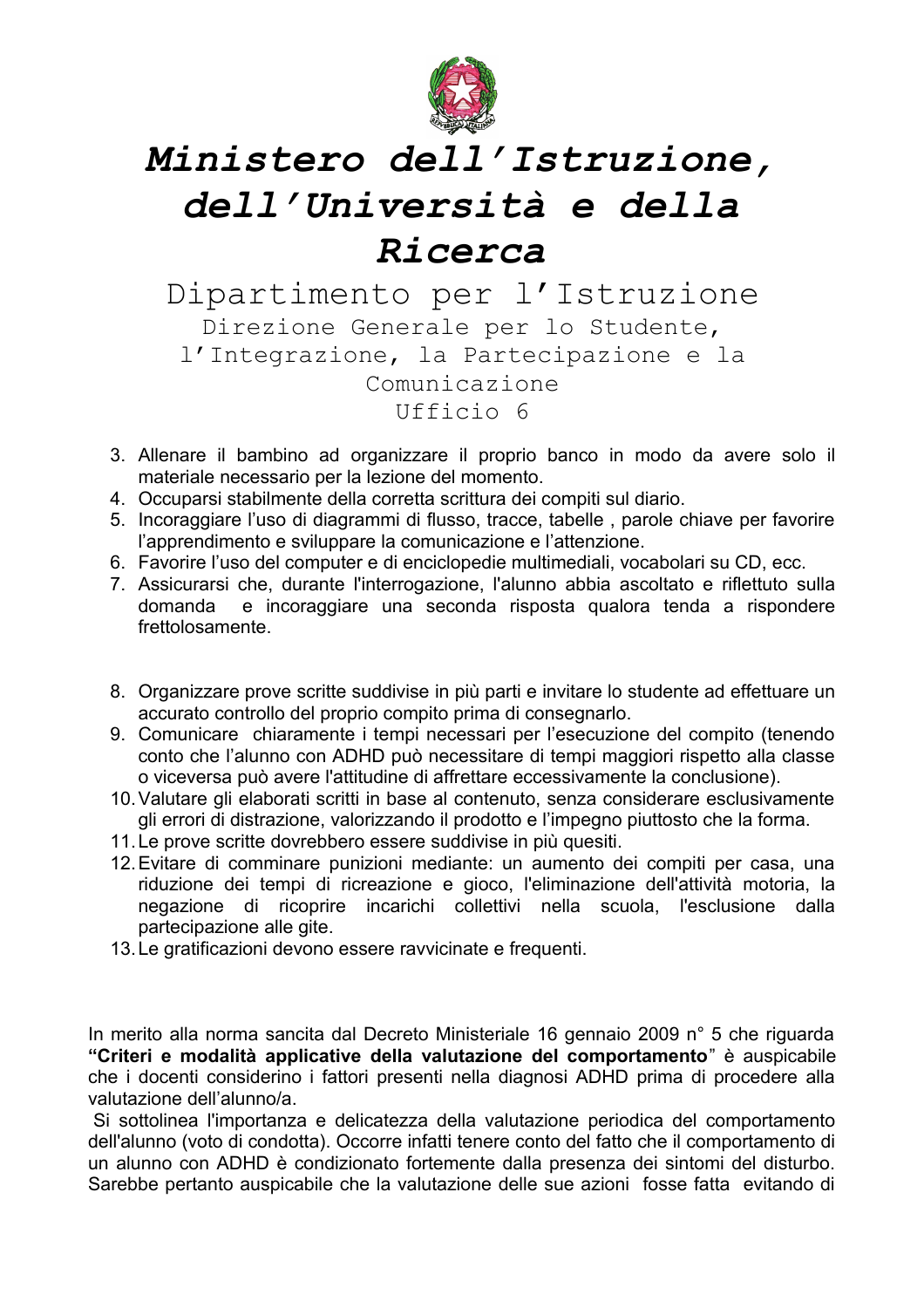

Dipartimento per l'Istruzione Direzione Generale per lo Studente, l'Integrazione, la Partecipazione e la Comunicazione Ufficio 6

attribuire valutazioni negative per comportamenti che sono attribuibili a fattori di tipo neurobiologico.

Sull'intera tematica degli alunni affetti da disturbo ADHD si richiamano le precedenti circolari ministeriali sull'argomento allegate alla presente nota.

Si pregano le SS.LL di voler diffondere le informazioni contenute nella presente circolare presso le istituzioni scolastiche di competenza

Si ringrazia per la collaborazione

F.to II Dirigente Antonio Cutolo

#### Testi utili e scaricabili gratuitamente:

Opuscolo AIDAI con indicazioni per insegnanti http://www.aidaiassociazione.com/documents/Training per Insegnanti.pdf Strategie per insegnanti AIFA Onlus http://www.aifa.it/strategiescolastiche.htm.http://www.aifa.it/linkstrumenti.htm http://www.aifa.it/scuolaeadhd.htm Linee guida cognitivo-comportamentali http://www.aidaiassociazione.com/documents/Linee\_quida\_ADHD.pdf Elenco Centri Regionali di Riferimento per la Diagnosi e Cura dell'ADHD http://www.iss.it/adhd/regi/cont.php?id=222&lang=1&tipo=2 Decreto 24/04/2007 http:///www.iss.it/adhd/docu/cont.php?id=250&lang=1&tipo=3 sito della SINPIA www.sinpia.eu sito dell'Airipa www.airipa.it